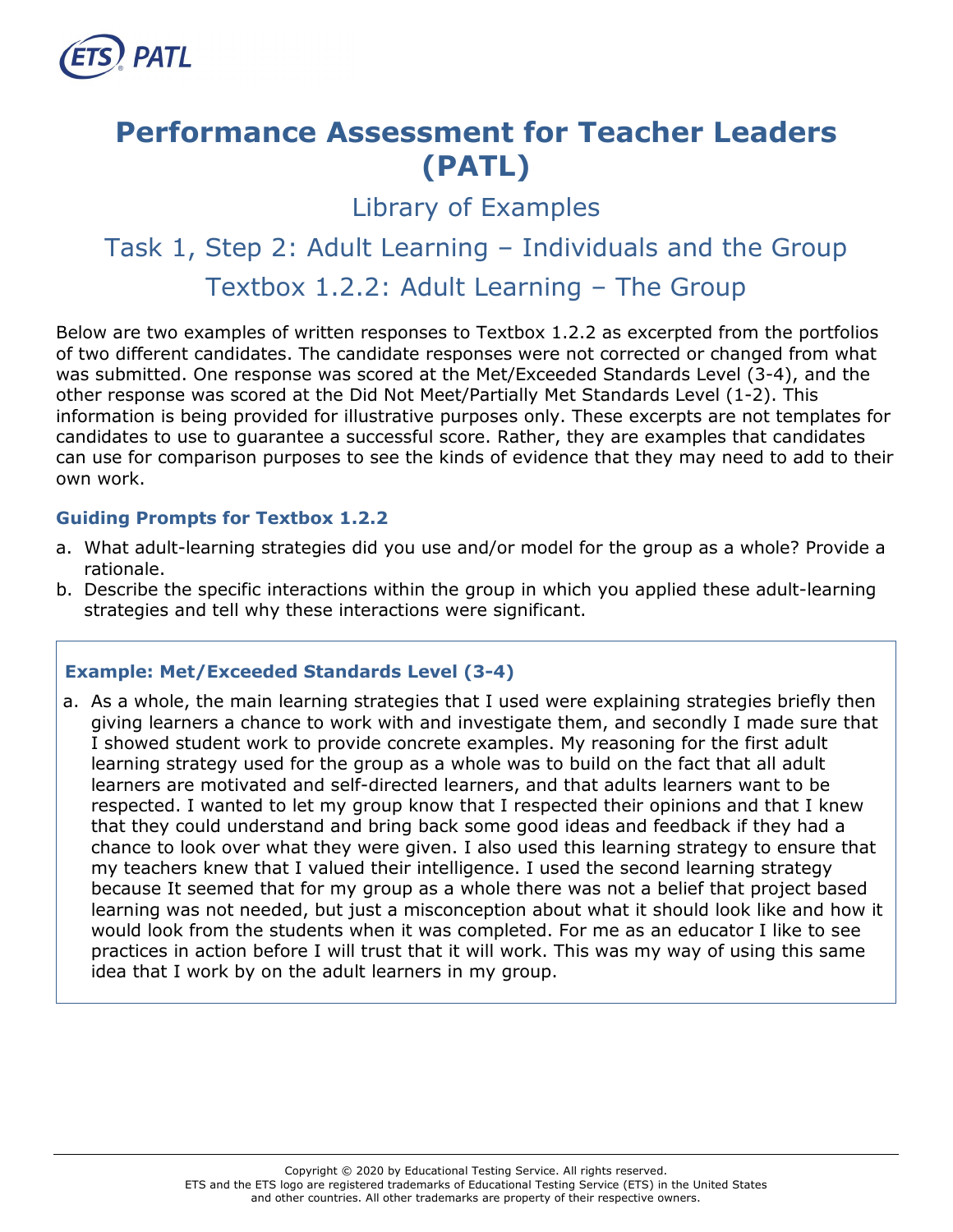#### **Example: Met/Exceeded Standards Level (cont'd.)**

b. The specific interactions within the group where these learning strategies were used were partially in our whole group meetings and partially in the small group and individually meetings that I had with the members of my group. The first specific interaction was during our second whole group meeting after I distributed the materials for everyone to look over where we were planning to come back together and discuss the student work and the background research on project based learning. We were able to look over important information that people found while they were reading and everyone was able to share their expertise with the group. It was a very good group meeting and everyone left feeling like that were playing a major role in the creation and implementation of this project. The second specific example was after the project implementation occurred we met together to reflect on the process. During this process I was able to help the other members of my group express their knowledge about what we had accomplished and I was able to present myself as a continual learner. This strategy was only employed at this point as I had the chance to show my group members that I had done a lot of research on the topic, but that I could still learn from each of them because of their own expertise and knowledge in education.

#### **Refer to the [Task 1 Rubric](http://gace.ets.org/s/pdf/gace_teacher_leadership_assessment_task_1_rubric.pdf) and ask yourself:**

In the candidate's analysis, where is there evidence of the following?

- The use and/or modeling of adult-learning strategies for the group as a whole
- Significant interactions in which adult-learning strategies were applied within the whole group

Why is the candidate's response *complete* and *informed,* even *extensive?*

#### **Example: Did Not Meet/Partially Met Standards Level (1-2)**

- a. As the instructional specialist teacher of this group I would begin speaking to them as a whole and give the background, the research or the philosophy behind a particular strategy that I was about to present. It gave a direction to the veteran teachers and showed them a purpose as to why these things were important to our district and building. Most of the strategies I used would benefit our ELL learners that the teachers were going to have in their own classrooms. A question that often is brought up was how to teach in a classroom with such a wide gap of learners. I wanted to model how to implement the strategy as well as show the reason behind using the strategy. I knew it would help them see in action how a classroom can function with diverse learners, both those new to the English language as well as those that had been with us since their Elementary years.
- b. My rationale for doing this in a whole group format was because it was applicable to all of the teachers, whether new to the profession or not. Some of the strategies and discussions could play off of individual thinking and using interdependence to discuss ideas and practice various strategies, but the overall building and district direction as it applies to our diverse population needed to be heard by all the teachers regardless of their years in the field.